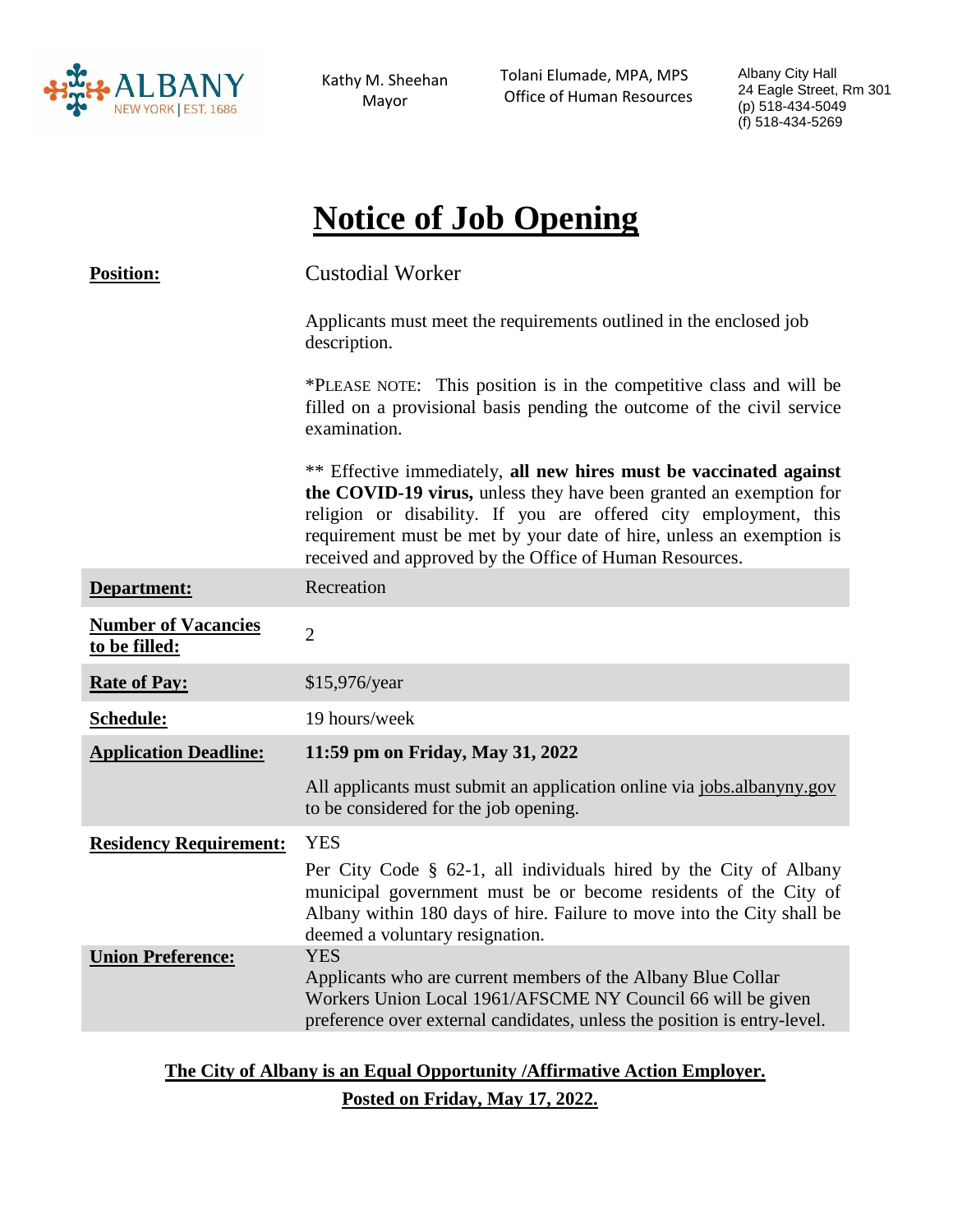# **CUSTODIAN**

**DISTINGUISHING FEATURES OF THE CLASS**: This is manual work calling for the efficient performance of school building cleaning and minor maintenance tasks according to an established routine. This position is distinguished from that of Custodial Worker by the expanded scope of duties, minor maintenance and the supervisory responsibilities that may be exercised. An incumbent in this position may be responsible for the cleanliness and minor maintenance of a small school building or for a larger building on an assigned shift. Supervision may be exercised over the work of a few Cleaners and Custodial Workers.

# **TYPICAL WORK ACTIVITIES**: (Illustrative Only)

- Sweeps, mops and waxes floors, washes and cleans walls and windows, dusts furniture and performs other cleaning duties;
- Cleans and mops lavatories, halls, stairwells, locker and shower rooms and replaces soap and towels;
- May assign and check the work of a small number of Cleaners and Custodial Workers;
- Empties waste baskets, collects and disposes of rubbish from in and outside the school;
- Mows lawns, trims shrubs, rakes leaves, removes snow and ice from walks and driveways and performs a variety of other groundskeeping tasks;
- May make minor repairs to furniture, electrical fixtures, windows and window shades, locks, faucets, heating systems and other equipment;
- Checks, cleans and services school boilers, checks compression, oil temperature, amount of oil used and reads and sets school thermostats;
- Consults with supervisor and reports on any problems or breakdowns;
- Receives, unloads, moves and stores incoming school supplies and small equipment;
- Secures building, locking and unlocking doors and gates and sets burglar alarms;
- Orders custodial supplies, materials and equipment and keeps simple inventories;
- Strips gym floors and resurfaces as required;
- Paints walls, floors, stairwells and furniture as required;
- Prepares a variety of records and reports related to the work;
- Performs other related work as required.

### **FULL PERFORMANCE KNOWLEDGE, SKILLS, ABILITIES AND PERSONAL CHARACTERISTICS**:

- Working knowledge of building cleaning practices, supplies and equipment;
- Ability to use building cleaning practices, supplies and equipment economically and efficiently;

#### SEE REVERSE SIDE